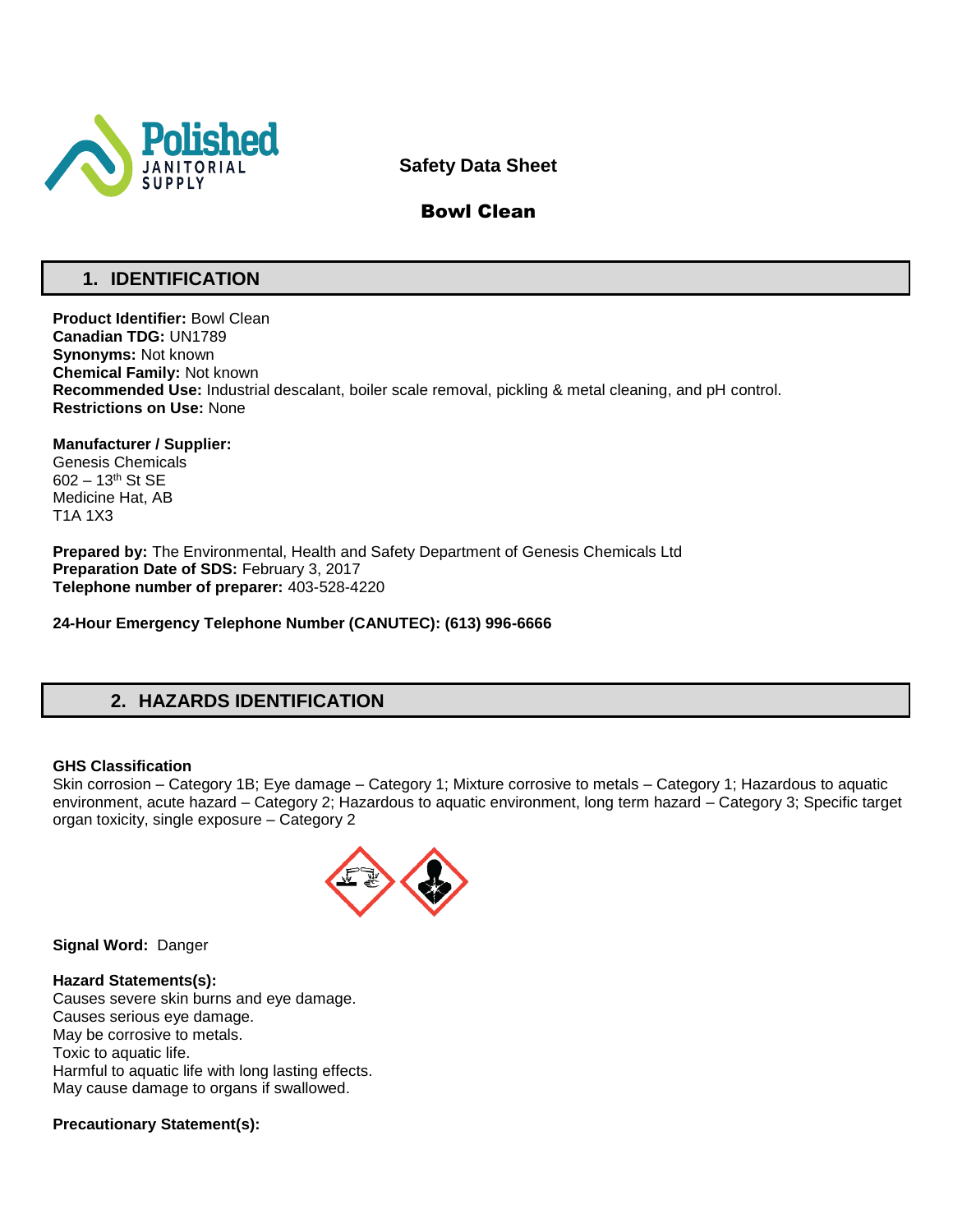### Prevention:

Do not breathe dust, fumes, gas, mist, vapours or spray. Wash hands, face and any exposed skin thoroughly after handling. Wear protective gloves, protective clothing, eye protection and face protection. Wash hands, face and any exposed skin thoroughly after handling. Wear protective gloves, protective clothing, eye protection and face protection. Keep only in original container. Avoid release to the environment.

### Response:

IF SWALLOWED: Rinse mouth. Do NOT induce vomiting. Immediately call a POISON CENTER or doctor/physician. IF ON SKIN (or hair): Rinse skin with water/shower. Remove/Take off immediately all contaminated clothing. Wash contaminated clothing before reuse.

IF INHALED: Call a poison center or doctor/physician if you feel unwell. Remove victim to fresh air and keep at rest in a position comfortable for breathing.

IF IN EYES: Rinse cautiously with water for several minutes. Remove contact lenses, if present and easy to do so. Continue rinsing.

Absorb spillage to prevent material damage.

Avoid release to the environment.

Storage:

Store in corrosive resistant container with a resistant inner liner. Store in a closed container.

Disposal:

Dispose of contents and container in accordance with local, regional, national and international regulations.

#### **Other Hazards:**

None known.

## **3. COMPOSITION/INFORMATION ON INGREDIENTS**

#### **Hazardous Components**

| . .<br>Chemical<br><b>Name</b> | .NG                     | $\mathbf{a}$<br>Concentration<br>ntration<br>70 |
|--------------------------------|-------------------------|-------------------------------------------------|
| Hvdr<br>'rochloric acid        | 7647<br>$\sim$<br>أساله | ን-40<br>טו                                      |

#### **Notes**

\*\*If Chemical Name/CAS No is "proprietary" and/or Weight-% is listed as a range, the specific chemical identity and/or percentage of composition has been withheld as a trade secret.\*\*

# **4. FIRST AID MEASURES**

#### **First-aid Measures**

#### **General**

Move out of dangerous area. Show this safety data sheet to the doctor in attendance. Do not leave the victim unattended.

**Inhalation** 

Move to fresh air. Keep at rest in a position comfortable for breathing. Call a Poison Centre or doctor immediately. **Skin Contact** 

Take off contaminated clothing, shoes and leather goods (e.g. watchbands, belts). Immediately rinse with lukewarm, gently flowing water for 15-20 minutes. If skin irritation or a rash occurs, get medical advice/attention.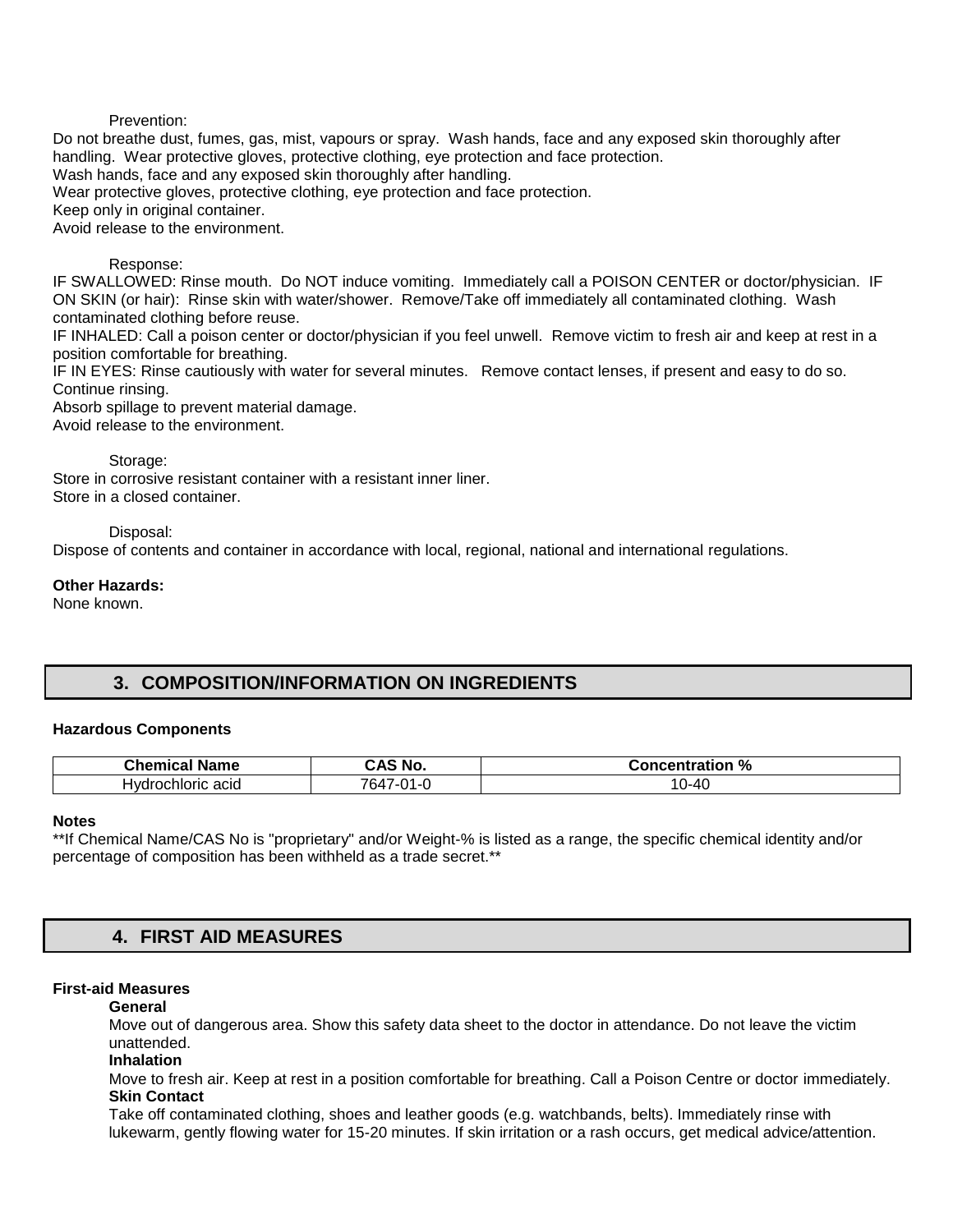Thoroughly clean clothing, shoes and leather goods before reuse or dispose of safely.

### **Eye Contact**

Immediately rinse the contaminated eye(s) with lukewarm, gently flowing water for 15-20 minutes, while holding the eyelid(s) open. Take care not to rinse contaminated water into the unaffected eye or onto the face. Remove contact lenses, if present and easy to do. If eye irritation persists, get medical advice/attention.

### **Ingestion**

Immediately call a Poison Centre or doctor. Do not induce vomiting.

### **Most Important Symptoms and Effects, Acute and Delayed**

Symptoms may include stinging. tearing, redness, swelling, and blurred vision. Skin irritation. May cause redness and pain. **Immediate Medical Attention and Special Treatment** 

### **Special Instructions**

Provide general supportive measures and treat symptomatically. In case of shortness of breath, give oxygen. Keep victim warm. Keep victim under observation. Symptoms may be delayed.

# **5. FIRE-FIGHTING MEASURES**

### **Extinguishing Media**

**Suitable Extinguishing Media** Carbon dioxide, appropriate dry chemical powder or water spray. **Unsuitable Extinguishing Media**  High volume water jet.

### **Specific Hazards Arising from the Chemical**

Releases flammable hydrogen gas when reacting with metals.

### **Special Protective Equipment and Precautions for Fire-fighters**

Evacuate area. Approach fire from upwind to avoid hazardous vapours or gases. Stop leak before attempting to put out the fire. Before entry, especially into confined areas, use an appropriate monitor to check for: toxic gases or vapours, flammable or explosive atmosphere. Dike and recover contaminated water for appropriate disposal. Fire-fighters may enter the area if positive pressure SCBA and full Bunker Gear is worn. If there is potential for skin contact with concentrated cleaner: chemical protective clothing (e.g. chemical splash suit) and positive pressure SCBA may be necessary. See Skin Protection in Section 8 (Exposure Controls/Personal Protection) for advice on suitable chemical protective materials.

# **6. ACCIDENTAL RELEASE MEASURES**

### **Personal Precautions, Protective Equipment, and Emergency Procedures**

Concentrated product: evacuate the area immediately. Isolate the hazard area. Keep out unnecessary and unprotected personnel. Eliminate all ignition sources. Use grounded, explosion-proof equipment. Distant ignition and flashback are possible.

Increase ventilation to area or move leaking container to a well-ventilated and secure area. Do not touch damaged containers or spilled product unless wearing appropriate protective equipment. Use the personal protective equipment recommended in Section 8 of this safety data sheet.

Review Section 7 (Handling) of this safety data sheet before proceeding with clean-up.

Before entry, especially into confined areas, check atmosphere with an appropriate monitor. Monitor area for flammable or explosive atmosphere.

Product (diluted as directed): use the personal protective equipment recommended in Section 8 of this safety data sheet. No other special precautions are necessary.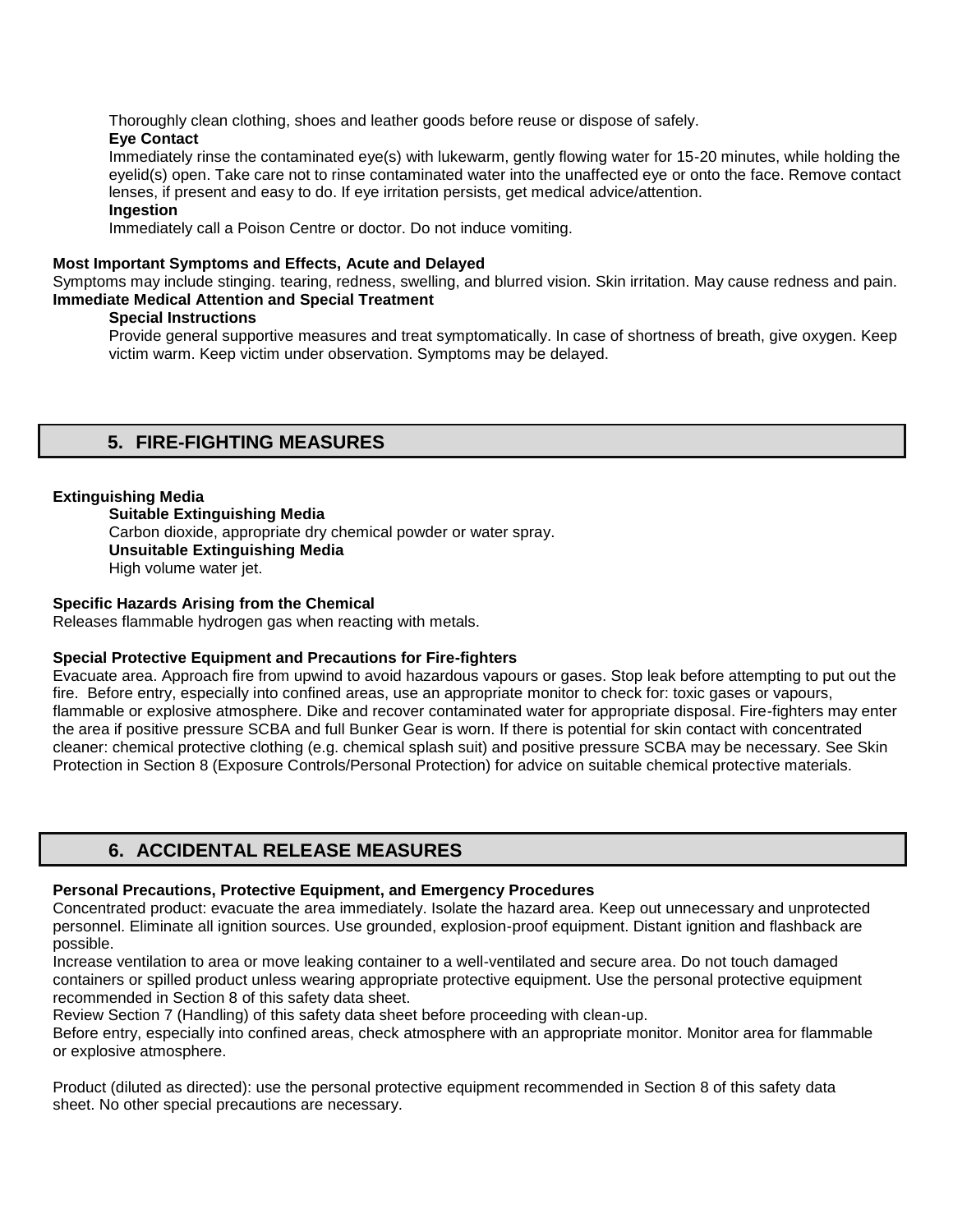#### **Environmental Precautions**

Concentrated product: do not allow into any sewer, on the ground or into any waterway. If the spill is inside a building, prevent product from entering drains, ventilation systems and confined areas.

#### **Methods and Materials for Containment and Cleaning Up**

Concentrated product: small spills or leaks: contain and soak up spill with absorbent that does not react with spilled product. Do NOT use combustible materials such as sawdust. Place used absorbent into suitable, covered, labelled containers for disposal.

Concentrated product: large spills or leaks: cover the spill surface with the appropriate type of foam to reduce the release of vapour. Dike spilled product to prevent runoff. Remove or recover liquid using pumps or vacuum equipment. Dike and recover contaminated water for appropriate disposal. Store recovered product in suitable containers that are: tightly-covered. Call for assistance on disposal.

#### **Other Information**

Report spills to local health, safety and environmental authorities, as required.

# **7. HANDLING AND STORAGE**

### **Precautions for Safe Handling**

When handling diluted product: no special handling precautions are necessary.

When handling concentrated product: only use where there is adequate ventilation. Avoid generating vapours or mists. Keep containers tightly closed when not in use or empty. Wear personal protective equipment to avoid direct contact with this chemical.

Do NOT smoke in work areas. Wash hands thoroughly after handling this material. Immediately remove contaminated clothing using the method that minimizes exposure. Keep contaminated clothing under water, in closed containers. Launder clothes before rewearing. Inform laundry personnel of product hazard(s). Do not take contaminated clothing home.

#### **Conditions for Safe Storage**

Concentrated product: store in an area that is: temperature-controlled, well-ventilated, out of direct sunlight and separate from incompatible materials (see Section 10: Stability and Reactivity). Store in a closed container. Protect from conditions listed in Conditions to Avoid in Section 10 (Stability and Reactivity). Keep amount in storage to a minimum. Comply with all applicable health and safety regulations, fire and building codes.

#### **Materials to Avoid**

Oxidizing agents.

# **8. EXPOSURE CONTROLS/PERSONAL PROTECTION**

#### **Control Parameters**

#### **Occupational exposure limits**

| <b>Chemical Name</b> | <b>ACGIH® TLA®</b> | <b>OSHA PEL (Ceiling)</b>     | <b>IDLH</b> |
|----------------------|--------------------|-------------------------------|-------------|
| Hydrochloric acid    | 5 ppm (7.59 mg/m3) | $(7.59 \text{ mg/m3})$<br>ppm | 50 ppm      |

#### **Biological limit values**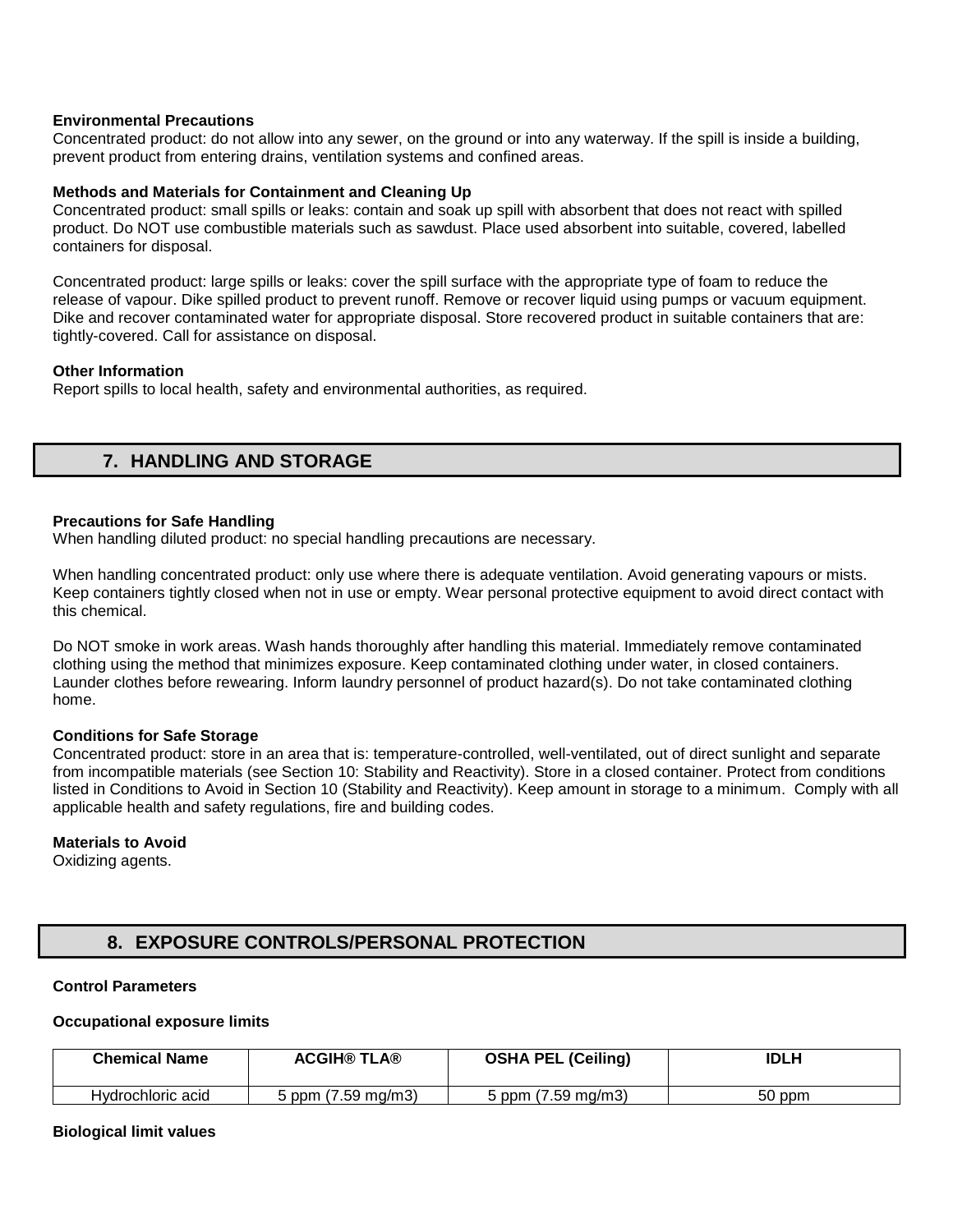No biological exposure limits noted for the ingredient(s).

#### **Appropriate Engineering Controls**

General ventilation is usually adequate. Provide eyewash and safety shower if contact or splash hazard exists. When handling large quantities of concentrated product: use a local exhaust ventilation and enclosure, if necessary, to control amount in the air. Use non-sparking ventilation systems, approved explosion-proof equipment and intrinsically safe electrical systems in areas where this product is used and stored.

#### **Individual Protection Measures**

## **Eye/Face Protection**

Do not get in eyes. Wear chemical eye protection/ face protection.

### **Skin Protection**

Prevent all skin contact. Wear chemical protective clothing e.g. gloves, aprons, boots.

Suitable materials are: Barrier® (PE/PA/PE), Silver Shield/4H® (PE/EVAL/PE), Tychem® Responder, Tychem® TK.

The following materials should NOT be used: neoprene rubber, nitrile rubber, polyvinyl alcohol.

#### **Respiratory Protection**

Where risk assessment shows air-purifying respirators are appropriate use a full-face respirator.

Concentrated product: wear a NIOSH approved air-purifying respirator with an organic vapour cartridge. For non-routine or emergency situations: wear a NIOSH approved air-purifying respirator with an organic vapour Cartridge, or, wear a NIOSH approved self-contained breathing apparatus (SCBA) or supplied air respirator. **Other Personal Protection Data:** Ensure that eyewash stations and safety showers are proximal to the workstation location.

# **9. CHEMICAL AND PHYSICAL PROPERTIES**

#### **Basic Physical and Chemical Properties**

| Appearance                                                                                                         | Light yellow to amber/red liquid                           |
|--------------------------------------------------------------------------------------------------------------------|------------------------------------------------------------|
| <b>Odour</b>                                                                                                       | Pungent (irritating strong)                                |
| <b>Odour Threshold</b>                                                                                             | 0.3 ppm (can cause olfactory fatigue)                      |
| рH                                                                                                                 | < 2.0 in aqueous solution                                  |
| <b>Melting Point/Freezing Point</b>                                                                                | <-20 °C / -4°F                                             |
| <b>Initial Boiling Point/Range</b>                                                                                 | >100°C / >212°F                                            |
| <b>Flash Point</b>                                                                                                 | Not applicable                                             |
| <b>Evaporation Rate</b>                                                                                            | No data available                                          |
| Flammability (solid, gas)                                                                                          | Not applicable (liquid).                                   |
| Upper/Lower Flammability or                                                                                        | Not applicable (upper); Not applicable (lower)             |
| <b>Vapour Pressure</b>                                                                                             | Not available                                              |
| Vapour Density (air = 1)                                                                                           | Not available                                              |
| <b>Relative Density (specific gravity)</b>                                                                         | Not available                                              |
| <b>Solubility</b>                                                                                                  | Completely soluble                                         |
| <b>Partition Coefficient,</b>                                                                                      | Not available                                              |
| n-Octanol/Water (Log Kow)                                                                                          |                                                            |
| <b>Auto-ignition Temperature</b><br><b>Decomposition Temperature</b><br><b>Viscosity</b><br><b>Physical State:</b> | Not applicable<br>Not available<br>Not available<br>Liquid |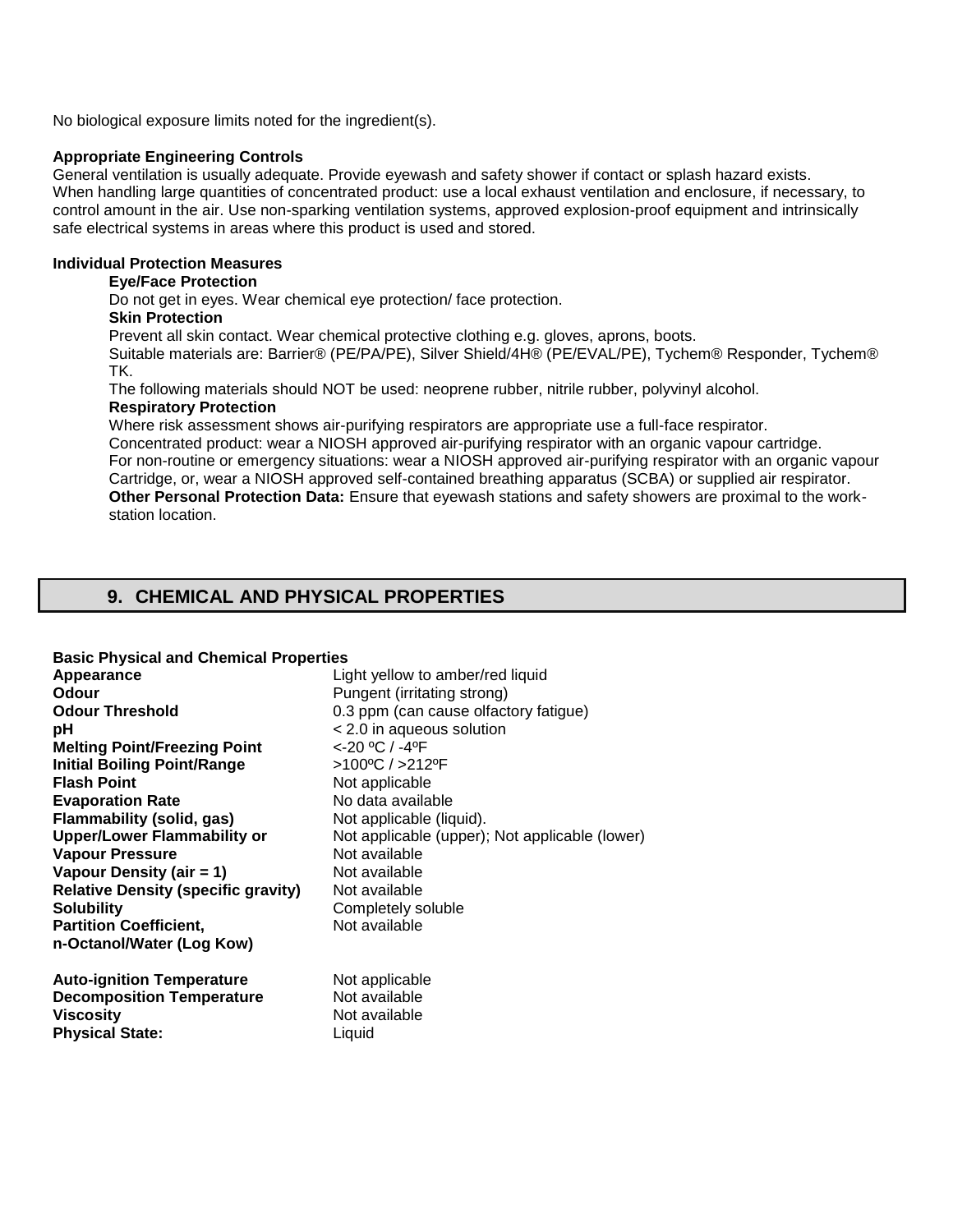# **10. STABILITY AND REACTIVITY**

#### **Reactivity**

Not reactive. Not sensitive to mechanical impact.

## **Chemical Stability**

Normally stable.

**Possibility of Hazardous Reactions**  None expected under normal conditions of storage and use.

**Conditions to Avoid**  Incompatible materials, metals, excess heat, bases.

**Incompatible Materials**  Bases, amines, metals, permanganates, (e.g. potassium permanganate), fluorine, metal acetylides, hexalithium disilicide.

**Hazardous Decomposition Products**  Hydrogen chloride, chlorine, hydrogen gas

# **11. TOXICOLOGICAL INFORMATION**

**Likely Routes of Exposure**  Inhalation; skin contact; eye contact; ingestion.

#### **Information on toxicological effects**

**Acute toxicity** Harmful if swallowed. **Skin Corrosion/Irritation**  Causes severe skin burns and eye damage.

**Serious Eye Damage/Irritation**  Causes serious eye damage.

**STOT (Specific Target Organ Toxicity) - Single Exposure Inhalation**  May cause respiratory irritation.

**Aspiration Hazard** No data available.

**STOT (Specific Target Organ Toxicity) - Repeated Exposure**  No data available.

**Respiratory and/or Skin Sensitization**  No data available.

**Carcinogenicity**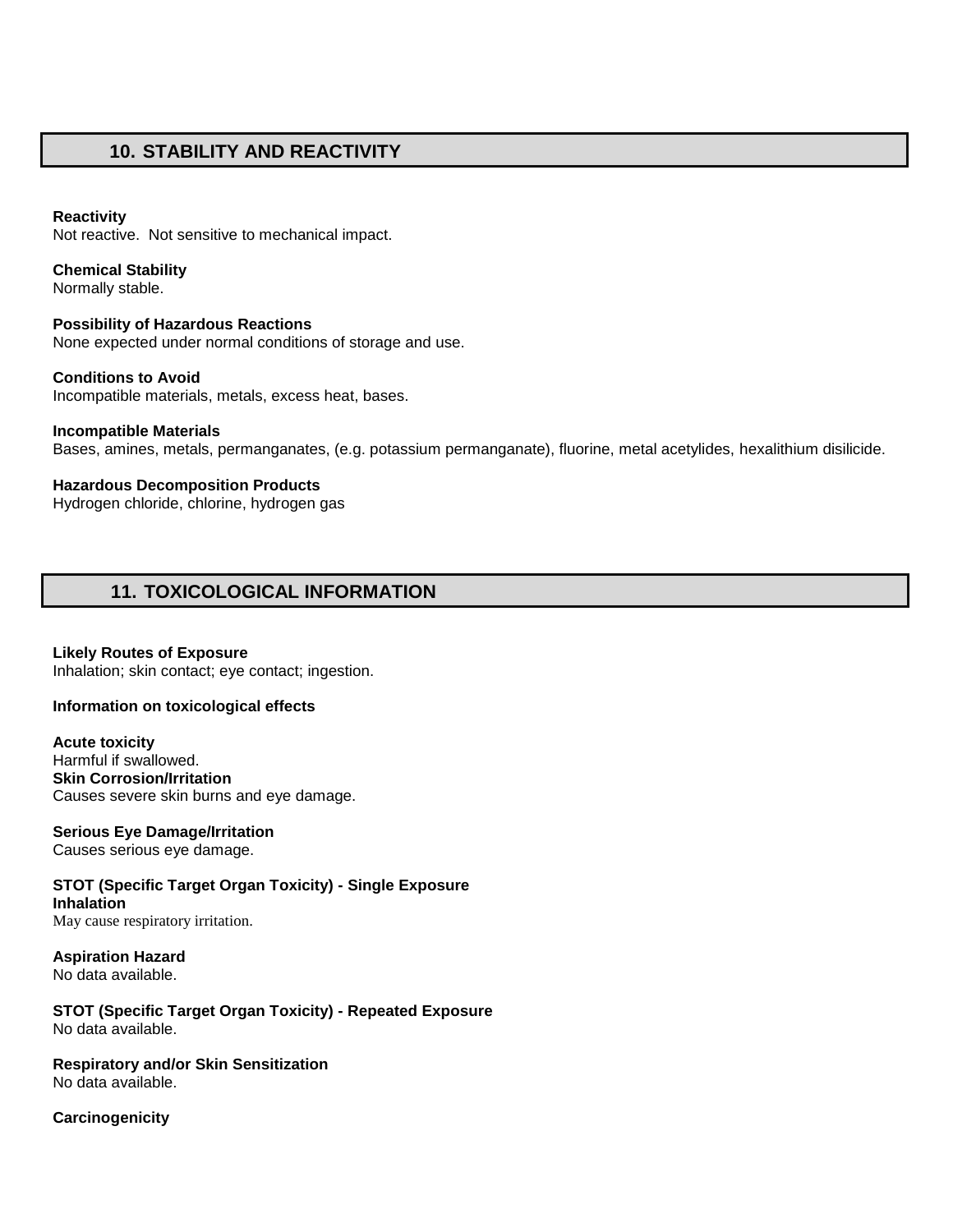This product is not considered to be a carcinogen by IARC, ACGIH, NTP, or OSHA.

#### **US. OSHA Specifically Regulated Substances (29 CFR 1910.1001-1050)** Not listed.

#### **Reproductive Toxicity**

**Development of Offspring**  This product is not expected to cause developmental effects. **Sexual Function and Fertility**  This product is not expected to cause reproductive effects.

#### **Germ Cell Mutagenicity**

No data available to indicate product or any components present at greater than 0.1% are mutagenic or genotoxic.

#### **Interactive Effects**

No information was located.

#### **Chronic Effects**

Prolonged inhalation may be harmful.

### **Additional Information:**

No data.

#### **Components Species Test Results**

| <b>Chemical Name</b> | <b>LC50 (inhalation)</b> | LD50 (dermal)       |
|----------------------|--------------------------|---------------------|
| Hydrochloric acid    | 3124 mg/kg (rat), 1h     | 5010 mg/kg (rabbit) |

# **12. ECOLOGICAL INFORMATION**

#### **Ecotoxicological Information:**

| <b>Chemical Name</b> | <b>Ecotoxicity - Fish Species</b>                                    | <b>Acute Crustaceans</b> | <b>Ecotoxicity - Freshwater</b> |
|----------------------|----------------------------------------------------------------------|--------------------------|---------------------------------|
|                      | Data                                                                 | Toxicity:                | Algae Data                      |
| Hydrochloric acid    | LC50 (Mosquito fish)<br>282 mg/L, 96h<br>50 (Bluegill) 3.6 mg/L, 48h | Not available            | Not available                   |

| Persistence and degradability:    | Not biodegradable. Hydrochloric acid will likely be neutralized to chloride by         |
|-----------------------------------|----------------------------------------------------------------------------------------|
|                                   | alkalinity present in natural environment.                                             |
| <b>Bioaccumulative Potential:</b> | No data available.                                                                     |
| Mobility in soil:                 | Hydrochloric acid will be neutralized by naturally occurring alkalinity. The acid will |
|                                   | permeate soil, dissolving some soil material and will then neutralize.                 |
| Other adverse effects:            | No other adverse environmental effects (e.g. ozone depletion, photochemical            |
|                                   | ozone creation.                                                                        |

# **13. DISPOSAL CONSIDERATIONS**

#### **Disposal Methods**

Recommended disposal methods are for the product, as sold. (Used material may contain other hazardous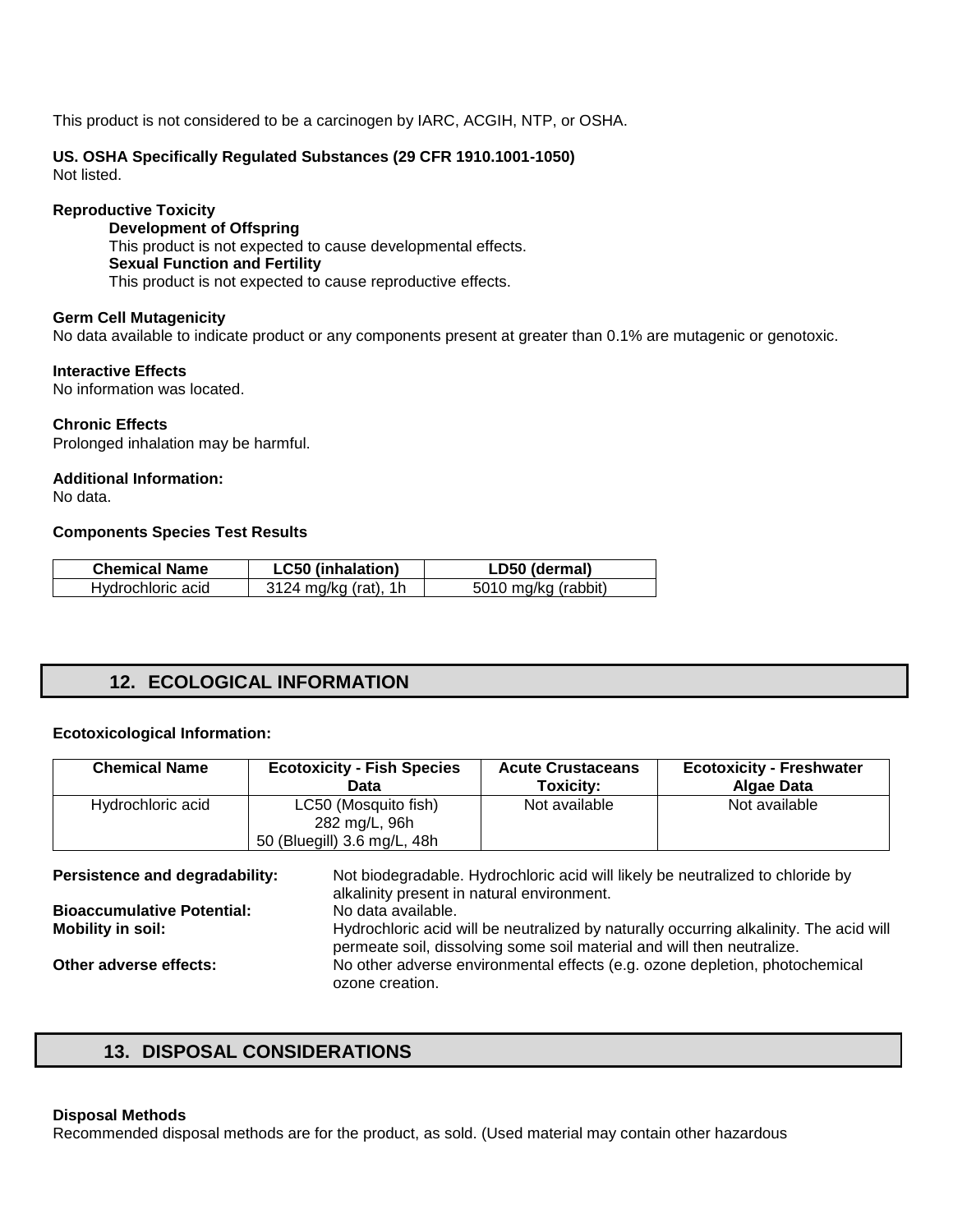contaminants). The required hazard evaluation of the waste and compliance with the applicable hazardous waste laws are the responsibility of the user.

Burn in an approved incinerator according to federal, provincial/state, and local regulations. Empty containers retain product residue. Follow label warnings even if container appears to be empty. The container for this product can present explosion or fire hazards, even when emptied. Do not cut, puncture, or weld on or near this container.

# **14. TRANSPORT INFORMATION**

**DOT (U.S.): DOT Shipping Name:** HYDROCHLORIC ACID **DOT Hazardous Class** 8 (2.3) **DOT UN Number:** UN1789 **DOT Packing Group:** II **DOT Reportable Quantity (lbs):** Not Available. **Note:** No additional remark. **Marine Pollutant:** No.

**TDG (Canada): TDG Shipping Name:** HYDROCHLORIC ACID **Hazard Class:** 8 **UN Number:** UN1789 **Packing Group:** II **Note:** No additional remark. **Marine Pollutant:** No.

**Special Precautions for User** Not applicable

**Transport in Bulk According to Annex II of MARPOL 73/78 and the IBC Code**  Not applicable

# **15. REGULATORY INFORMATION**

#### **Canada**

**WHMIS Classification**  D2A, E

This product has been classified in accordance with the hazard criteria of the Controlled Products Regulations and the SDS contains all of the information required by the Controlled Products Regulations.

#### **Domestic Substances List (DSL) / Non-Domestic Substances List (NDSL)**

All components of this product are either on the Domestic Substances List (DSL), the Non-Domestic Substances List (NDSL) or exempt. **Note:** Not available.

### **CEPA - National Pollutant Release Inventory (NPRI)**